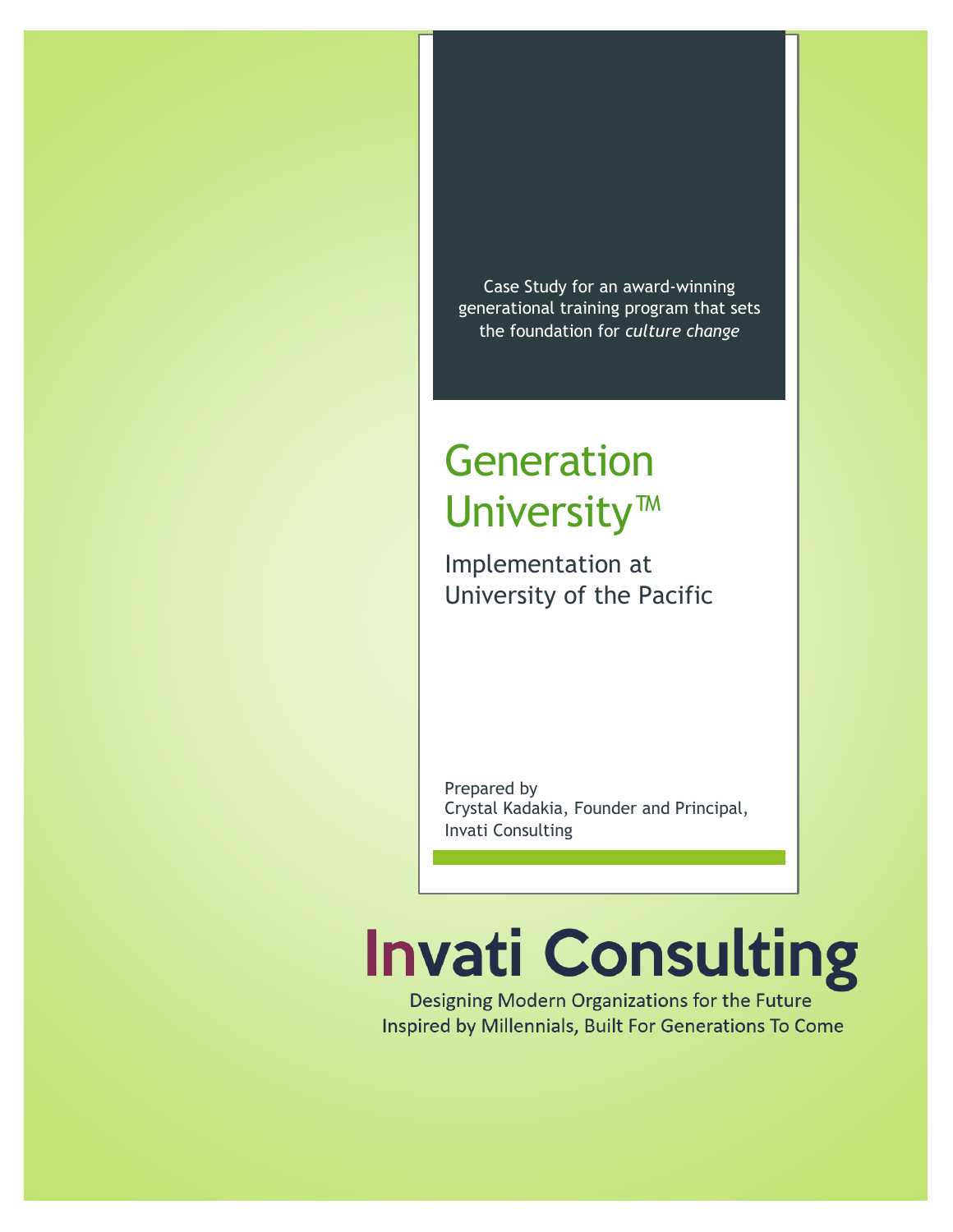### Generation University™ One Page Case Study

#### **What**

After just eight weeks using the Generation University™ blended learning program from Invati Consulting, an overwhelming 100% of University of Pacific's participants reported improvements in productivity, engagement and working relationship, signifying an experience that went beyond training, into developing capabilities that drove measurable business impact and culture change!

#### **The Challenge**

Multiple generations in the workplace is one of the prime challenges facing organizations in this decade. Due to the high volume of generally stereotypical opinions shared on media, a negative, exclusive culture has formed in cross-generational workplaces.

Yet, very little has been done to help employees develop collaboration capabilities or to refocus the culture positively. The focus has been on content, instead of cultural change. Addressing this challenge is especially important in the university environment where the employee base spans every generation from Traditionalists, who have held long tenured positions, to Generation Z, who serve as student staff.

In evidence, one of Pacific's five strategic goals is to "Develop human capabilities and skills to meet 21st century demands" and is supported by a key initiative called Crossing Boundaries, that centers on building the bridge between students and staff. Generation University™ and Invati's client commitment to serve as a genuine partner, promised to significantly transform the organization.

In 2013, Pacific reviewed the generational distribution of their staff and faculty and found a growing average of 18% Gen Y employees. The remainder of the staff was made up of 40% Gen X, 37% Boomers, and 5% Silent generation. Two key negative business impacts emerged.

The first business impact discovered was significantly increased turnover with younger, new staff. Millennials felt shut down when ideas were voiced and that their talent was not being tapped into. Common responses from more tenured staff included "You're not saying anything new" and "Don't you think we have already thought of that idea?" As stated later by a Gen X participant from the pilot program, "I think there is a lot of prejudice against this generation [Millennials] on campus and it became really evident after I took the class and noticed certain terms and stereotypes in place in my workplace and other spaces on campus."

The second business impact was that more tenured employees had begun to observe and request training to navigate generational differences. More tenured employees saw new hires as 'kids' and not 'real staff'. Others highlighted the need to learn collaboration skills, what motivates Millennials, and how to overcome biases. It became clear that the overall staff perspective undermined a generationally inclusive atmosphere.

An example of the need as detailed by a participant follows:

"Our staff has gone through some significant leadership changes and our office now has at least 3 generations represented within it. While we are friendly to each other, we are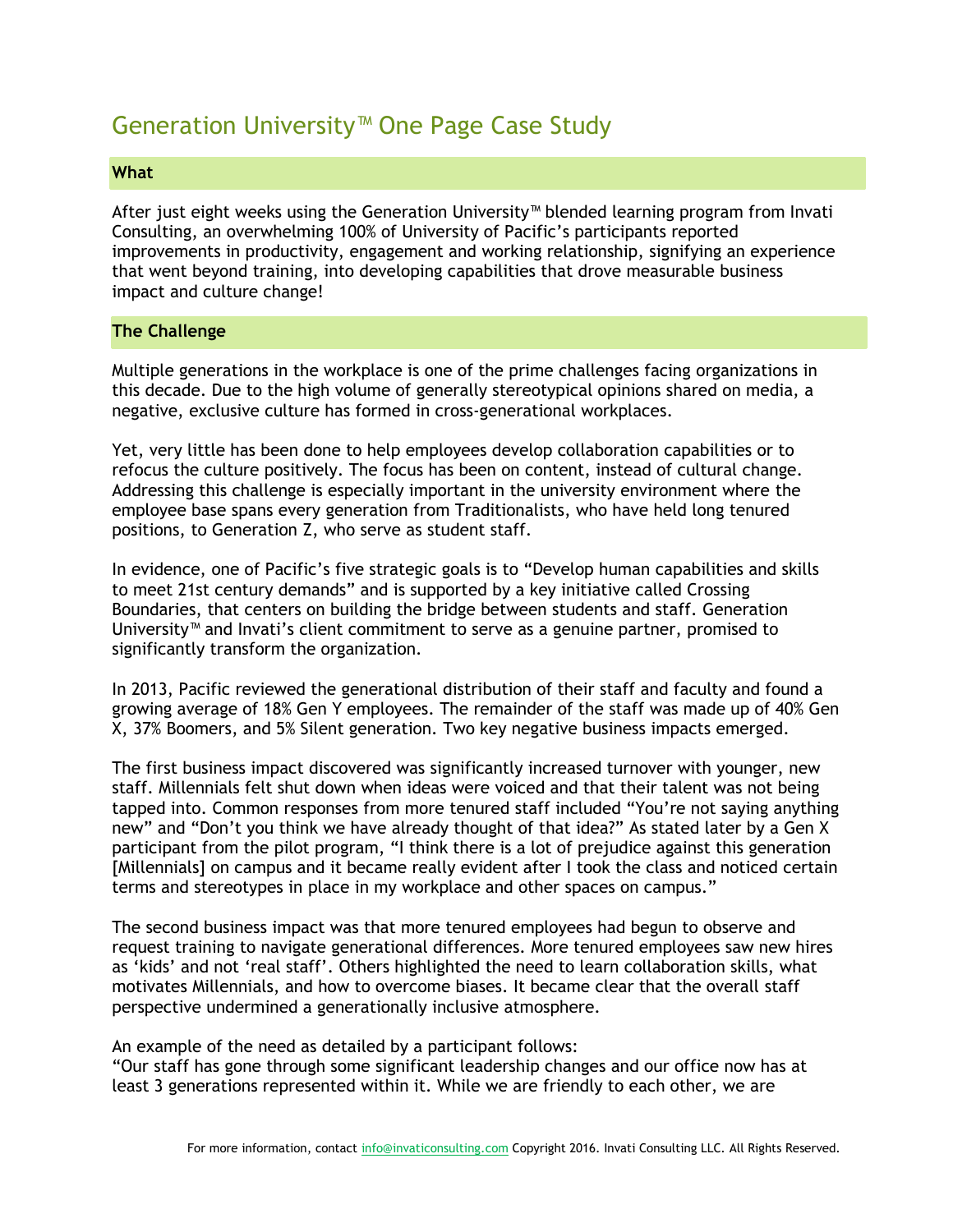struggling to work effectively as a team due to various communication breakdowns/road blocks/misunderstandings."

By early 2015, a survey reinforced these two generational challenges: for young Millennials to feel more included and hence, be retained; and for tenured managers to develop new attitudes and Millennial management skills.

In addition to discovering the business need, finding the right training program to close the gap was a challenge. L&D leaders saw that most training centered on information about generations, birth date ranges, and data-unsupported attitudes and values. A new type of training was needed: one that wasn't simply an event or content, but that was the means for a cultural shift. The goal was not to simply train people, but to develop people. While Pacific considered using existing access to Lynda.com and its generational videos, they recognized that content alone would not build long-lasting, culture-changing soft skills.

Instead, Pacific brought in Invati to solve the generational challenges that had emerged, and with the same number of training hours as a Lynda.com might deliver. The goal was to provide an effective foundation, not just informational content. Same time investment, different experience.

Lastly, Pacific faced two additional challenges: facilitation resources and funding approach. Both were addressed by Invati's effort to design (at Pacific's request) a blended learning package complete with live offline segments and virtual learning environment coursework. While the Lynda.com alternative required Pacific's L&D department resources to pull content, design activities and design an evaluation approach, the partnership with Invati allowed Pacific staff to focus on their core expertise of content curation and facilitation.

Cultural change is a momentous task. Partnering with an authentic expert with a unique, customizable program, was a crucial step to spark Pacific-specific culture change within the resource constraints.

#### **The Approach**

To address the complex audience's diverse needs related to working across generations, Invati implemented Generation University, a proprietary, customizable program with highly unique content, exercises, and format designed to create attitudinal and action-oriented behavioral changes. The learning strategies used include Intro to intentionally designed curricula, a virtual learning format paired with a GenY blended learning package, a unique adult modern learning approach including social learning, and Level 3 evaluation strategies.

Through eight weeks, the sequence and content covers an approach that is unlike any other approach currently available for building an effective cross-generational culture. Each week focuses on building deep capability to meet generational challenges, instead of simply informing the participants about various generations in brief segments. Consider the standard generational training of displaying a chart of each generation birth years, formative events, and corresponding attitudes and values. Most do not know what to do with the information provided as a result. In comparison, Generation University, through careful, deep

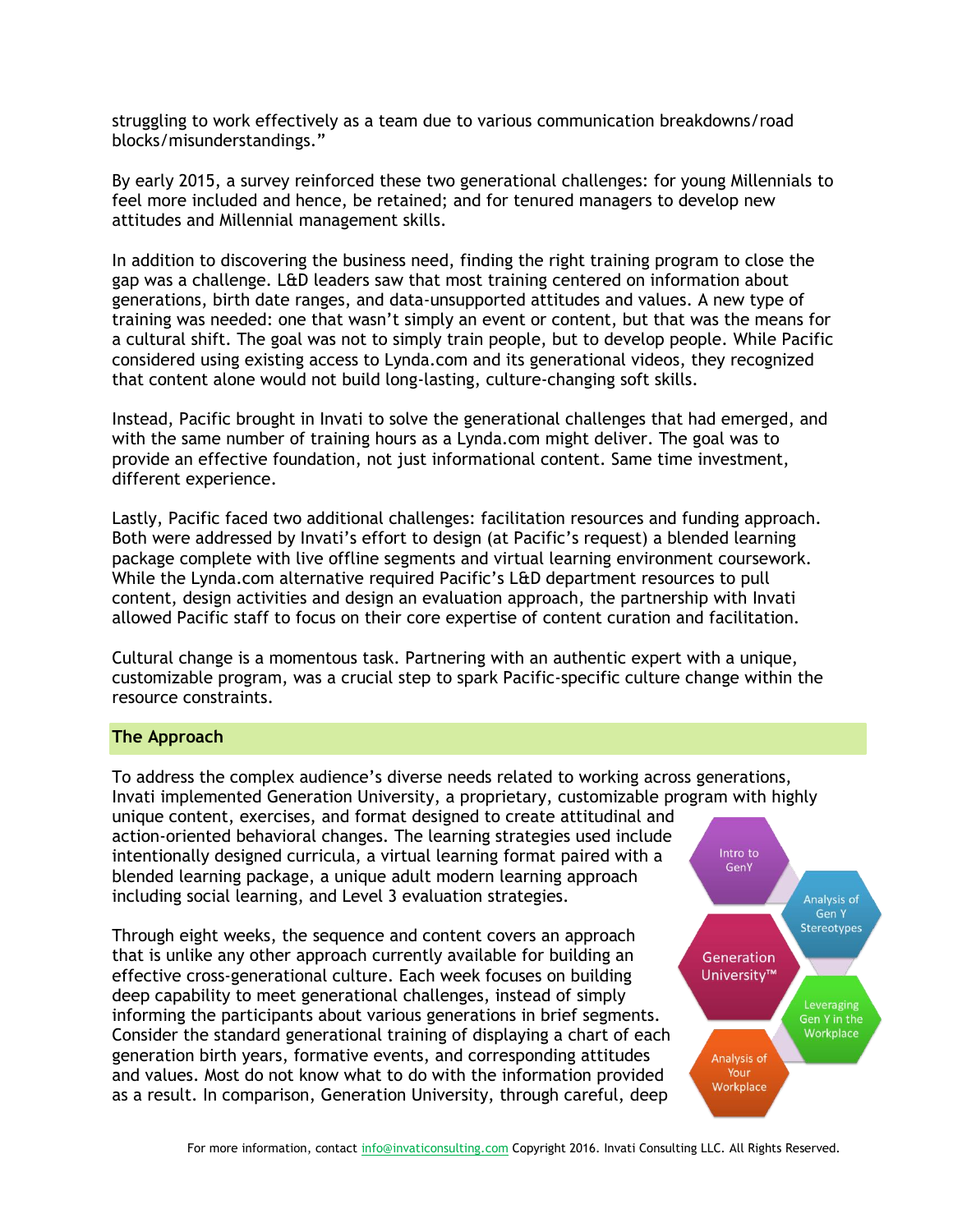understanding of the learners and business needs, intentionally meets learners where they are at and takes them step-by-step on a journey to become more capable, inclusive employees, managers, and leaders, *regardless of generation.*

The pace and design of the program also intuitively aligns to NeuroLeadership's new learning model, AGES (Attention, Generation, Emotion, and Spacing). The ability to view content, internalize, create content, discuss with other learners, and then apply before starting the next step significantly increased training effectiveness and learner engagement.

#### **The Outcome**

The impact began with the participants, but ultimately has snowballed into their departments. They are now generational champions and have implemented significant changes across their teams. Based on this extraordinary success, expansion plans are in the works to directly impact the remainder of the staff!

The post-program evaluations reported that **100% of participants said they are more capable at working teams and managing different generations**. 92% said they are more capable to identify ways to leverage generational differences. 75% said their working relationships will significantly improve. 67% said their productivity will significantly improve. 75% said their engagement will significantly increase. 100% said there will be an improvement period in all three areas.



The final evaluation assignments were very rewarding to review. There are not many training programs, especially generational programs, that show such a high degree of internalization and impact. Consider the following evidence: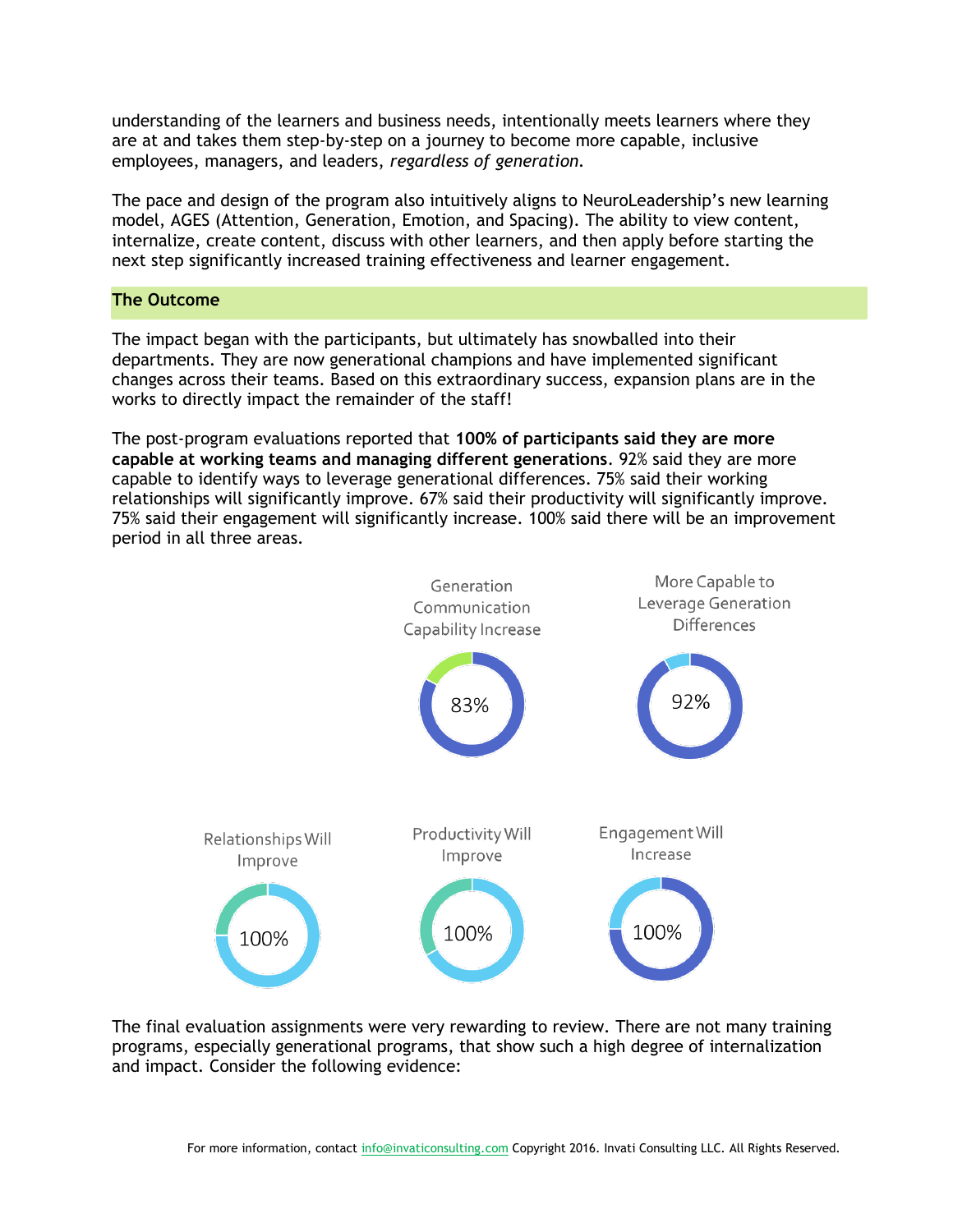"When I see a Gen Y concentrating on their smartphone, my first thought used to be that they were playing video games or conversing with friends. Knowing now that technology plays a larger role in a Gen Y's life than my own Boomer life, I recognize that such technology helps a Gen Y participate and communicate at work."

"As a millennial, this course has opened my eyes to how some of my co-workers may view me. Now that I am aware of it, I feel better equipped to handle their needs."

"I will define the different modes of business communication available. For example, discuss when texting is an appropriate mode of communication. When change is directed, try to include as many generational stakeholders as is reasonably possible. For new Gen Y employees, include as part of the on-boarding process, a startup mentor from a different generation."

"From the course work, I have learned that many of the assumptions our society makes about generations are based on fiction, not facts. Instead, people are likely to act the way they do because of environmental factors. For this reason, it is important that we know persons on an individual level instead of relying on stereotypes."

As is evident from this small slice of feedback, personal action plans spanned a wide variety of generational interactions, from day-to-day communication to change management. In addition, attitudinal changes shared were in many cases, showcasing a complete transformation from the starting point of the program.

Finally, we did a check in with participants one year later. **100% of respondents indicated that they had followed through on their behavioral and attitudinal commitments made.**  There has been a clear impact to productivity and engagement as is evidenced by the following examples:

"I have definitely reached out to my co-workers on more projects. For example, I have been working with a graphic designer from ASUOP (Gen Y) for all of my graphic design. I've been working with the Alumni House Events Coordinator (Boomer) for wine and food pairings assistance when I'm working with caterers. This has saved me A LOT of time and energy that I can focus on other aspects that I'm better suited for or are a higher priority." – A Usually Independent Gen Xer

"I have improved my relationship with our Executive Director. In the past, we clashed like oil and water regularly. So, learning more about each of our generations in the class directly impacted how I'm able to relate to her and I think she is also more open to my point of view because I changed my communication style based on what I learned about Boomers."

"While trying to explain to a slightly older coworker in a different generation how to improve their reconciliations by using simple formulas in excel, I could feel the relief and excitement with my new style. Everyone works differently and the generation university course helped me to understand just how important it is to be open and understanding of other generations."

The partnership between Invati and Pacific to implement Generation University™ surpassed the initial goals of creating an environment that retained, managed, and included Millennials. It addressed a controversial topic and helped participants acknowledge and leverage